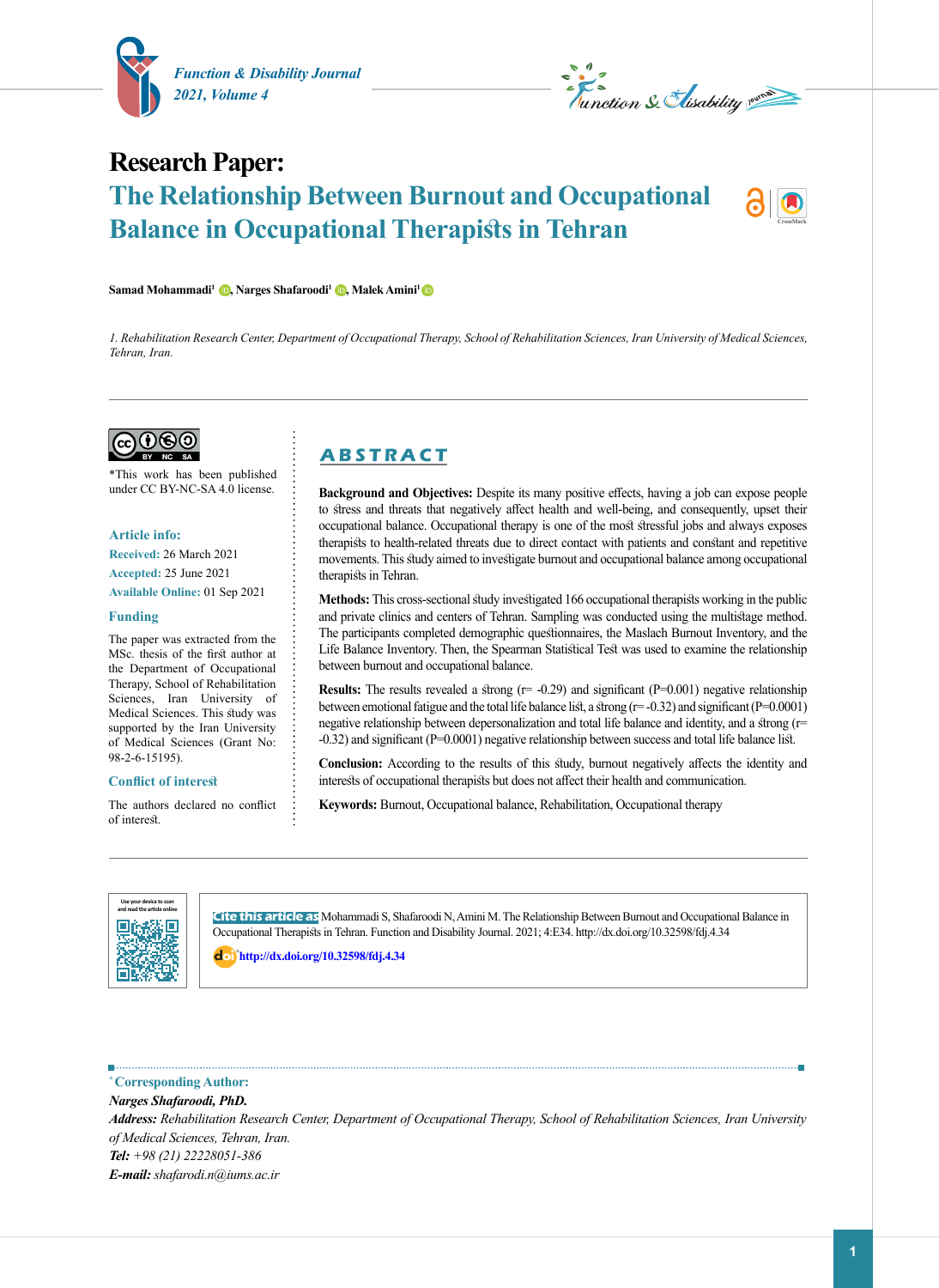

# *What is "already known" in this topic:*

*One way which shows human beings in the environment is work. In occupational therapy, work-life balance is a fundamental concept. The occupational imbalance may lead to burnout in occupational therapists.* 

 *What this article adds:*

*Burnout did not affect the health and communication of occupational therapists. Burnout was negatively related to occupational therapists' identities and interests in their life.*

# **Introduction**

**W**

ork is one of the basic ways of social participation and reflects the dignity of human beings in the social environment. People harmonize their lives with work  $[1]$  and spend more than half of their waking hours at work. In

the workplace, five categories of factors threaten people's health; these include physical, chemical, biological, ergonomic, and psychological factors, among which stress is considered as the most important psychological factor affecting health. If a person is unable to cope with stressors, she/he will suffer from various physical, psychological, and behavioral complications, and consequently, burnout [\[2\].](#page-5-1)

Work-life balance is a fundamental concept that has been considered in occupational therapy resources. From the very beginning of the formation of this profession, it has been hypothesized that the balance between the different types of daily occupations promotes health and well-being in people. The concept of occupational balance was first introduced by Meyer in her 1977 speech: "There are four major elements: work, play, rest, and sleep that the organism must be able to balance even in difficult circumstances" [\[3\]](#page-6-0). In 2006, Wilcock also stated that "engagement in occupations leads to well-being, for example, balance is defined between physical, mental, and social occupations, between forced and selective occupations, between hard and easy occupations, or between 'doing' and 'being'". Also, occupational balance is one of the many concepts of balance that are used synchronously among occupational therapists with terms, such as life balance, lifestyle balance, and work-life balance [4]. Moreover, occupational balance is greatly influenced by individual and social characteristics, such as illness or disability; family and cultural issues; and environmental factors that can improve or destroy the

balance [\[5\].](#page-6-1) According to Rogers, "occupational therapists believe that balancing the areas of self-care, play, work, and rest is essential for a healthy life" [\[6\]](#page-6-2). Garvis and Patterson defined work-life balance as having enough time for all experiences: work, family, friends, community, and leisure [\[7\]](#page-6-3). Greenhaus et al. believed that work-life balance generally improves the quality of life; they argued that imbalance, especially occupational imbalance, leads to high levels of stress, the reduced quality of life, and ultimately reduced effectiveness in the workplace  $[8]$ .

Occupational therapy is one of the professions in the field of rehabilitation. Due to direct and long-term contact with patients, specialists in this profession are prone to work-related problems [\[9\].](#page-6-5) However, a satisfactory lifestyle in today's world is largely influenced by the right job, a job by which people can provide their family for expenses and well-being and balance between the different areas of occupation. But stress or dissatisfaction with the job may affect various aspects of an individual or family life and lead to a variety of job-related physical and psychological problems. The occupational therapy profession can also affect the life balance of occupational therapists owing to its special characteristics, for example, the difficult conditions of treatment seekers, little reward and salary, and heavy physical work [\[2,](#page-5-1) [10\]](#page-6-6).

Accordingly, different models and perspectives have been proposed on occupational balance, so that all of them pay attention to the occupational patterns and aspects and occupations that are more meaningful and important for the person and their relationship with the balance of health and well-being [11]. One of these models is the life balance model introduced by Matuska and Christiansen. This model includes a satisfactory pattern of daily occupations that maintains health, meaning, and stability for the person in the current living conditions and the act of the person  $[12]$ . This model also emphasizes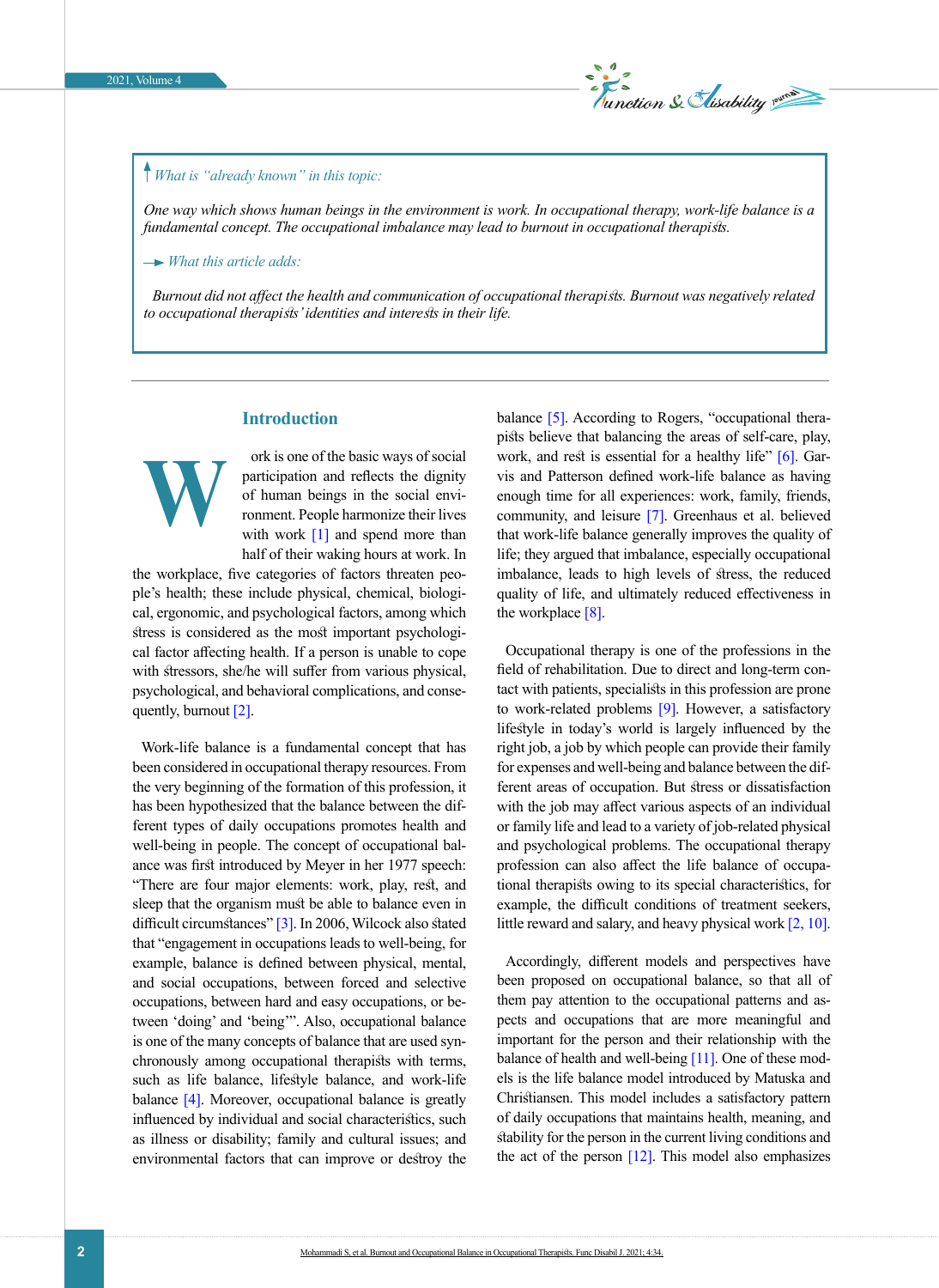

the basic needs by presenting the five dimensions of life: health-related needs, relationships, challenges, identity, and effective use of time; recognizing these needs, human beings feel more satisfied, less stressed, and more meaningful [\[12\].](#page-6-7) Therefore, the present research questions are as follows: How do occupational therapists rate their occupational balance and occupational burnout syndrome? And how is the relationship between burnout and occupational balance in occupational therapists in Tehran?

# **Materials and Methods**

This cross-sectional study was performed on occupational therapists working in the public and private clinics of Tehran. The multistage method was used for sampling. First, the city of Tehran was divided into five regions: north, south, east, west, and center. Then, the number of clinics in each region was specified, the target centers were randomly selected, and those that were willing to cooperate in this project were listed. Finally, from each of these centers, occupational therapists voluntarily entered the project. Besides, the inclusion criteria were two years of work experience, the minimum working hours of 30 hours per week or 120 hours per month, and working in Tehran. The exclusion criteria included participants' unwillingness to cooperate and defects in completing the questionnaires. Before implementing the questionnaires, we presented the necessary explanations about the project, how to complete the questionnaires, the project's goals, and the potential results of the project. The research questionnaires included a demographic questionnaire, the Maslach Burnout Inventory (MBI), and the Life Balance Inventory (LBI). Moreover, at the beginning of the project, face validity was quantitatively taken from the LBI; the lowest score of this validity was related to sewing and needlework (1.76), and the other points showed higher scores.

# **Maslach Burnout Inventory (MBI)**

The MBI includes three independent measuring subscales with 22 items that measure various aspects of occupational burnout syndrome. Nine items analyze the emotional exhaustion, five items are related to the subscale of depersonalization, and eight items are related to the subscale of the lack of personal success or personal insufficiency. In terms of emotional exhaustion, participants were classified into three groups according to the score obtained from the occupational burnout questionnaire, including high  $(\geq 30)$ , moderate (18 to 29), and low  $(≤17)$ . For depersonalization, this classification was high ( $\geq$ 12), moderate (6 to 11), and low ( $\leq$ 5), and for the lack of personal success it was classified as high  $(\leq 33)$ , moderate (34 to 39), and low  $(\geq 40)$  [\[13\].](#page-6-8) Maslach and Jackson have reported the Cronbach alpha coefficient of 71% to 90% in all three fields and the reliability of 60% to 80% by the test-retest method after one month  $[13]$ . In Iran, Filian translated MBI to Persian for the first time and reported the validity and reliability of 78% by the retest method [\[14\]](#page-6-9).

# **Life Balance Inventory (LBI)**

The LBI was designed by Matuska, in 2012 to measure the structure of life balance based on the LBM (life balance model). The LBI includes four subgroups of health, relationships, identity, and challenges and aims to examine "congruence" and "equivalence" in activities and occupations; it finally shows the degree of balance in life. The term congruence in life means that the actual time spent on activities is consistent with the expected and desired duration, leads to satisfaction, fulfills the needs along with time management, and leads to the achievement of individual goals and recovery. Besides, the term equivalence means that the time spent to fulfill the four dimensions of the needs of the model, namely health, communication, challenges, and identity, will be fulfilled relatively equally. For this inventory, the internal correlation and the Cronbach alpha coefficients were in the range of 0.89 to 0.97. Also, LBI has an acceptable internal correlation and content validity based on the LBM model [\[15\]](#page-6-10). Scoring criteria for the LBI is defined as follows: 1.0 to 1.5, very unbalanced; 1.5 to 2.0, unbalanced; 2.0 to 2.5, moderately balanced; and 2.5 to 3.0, very balanced [\[16\].](#page-6-11)

#### **Statistical analysis**

In this study, SPSS v. 22 was used for the statistical analysis, and the Spearman test was used to calculate the correlation between variables.

# **Results**

The intended statistical population included 166 occupational therapists. [Table 1](#page-3-0) reports the demographic information of the participants. Of these, 86 were male (51.8%) and 80 were female (48.2%). Also, 56% of them (93 people) were between 24 and 29 years old, 39.8% (66 people) were between 30 and 40 years old and only 4.2% (7 people) were between 40 and 45 years old. The severity of burnout according to the sub-tests of MBI is shown in [Table 2](#page-3-1). The frequency of the LBI items in terms of balance rate is shown in [Table 3.](#page-4-0)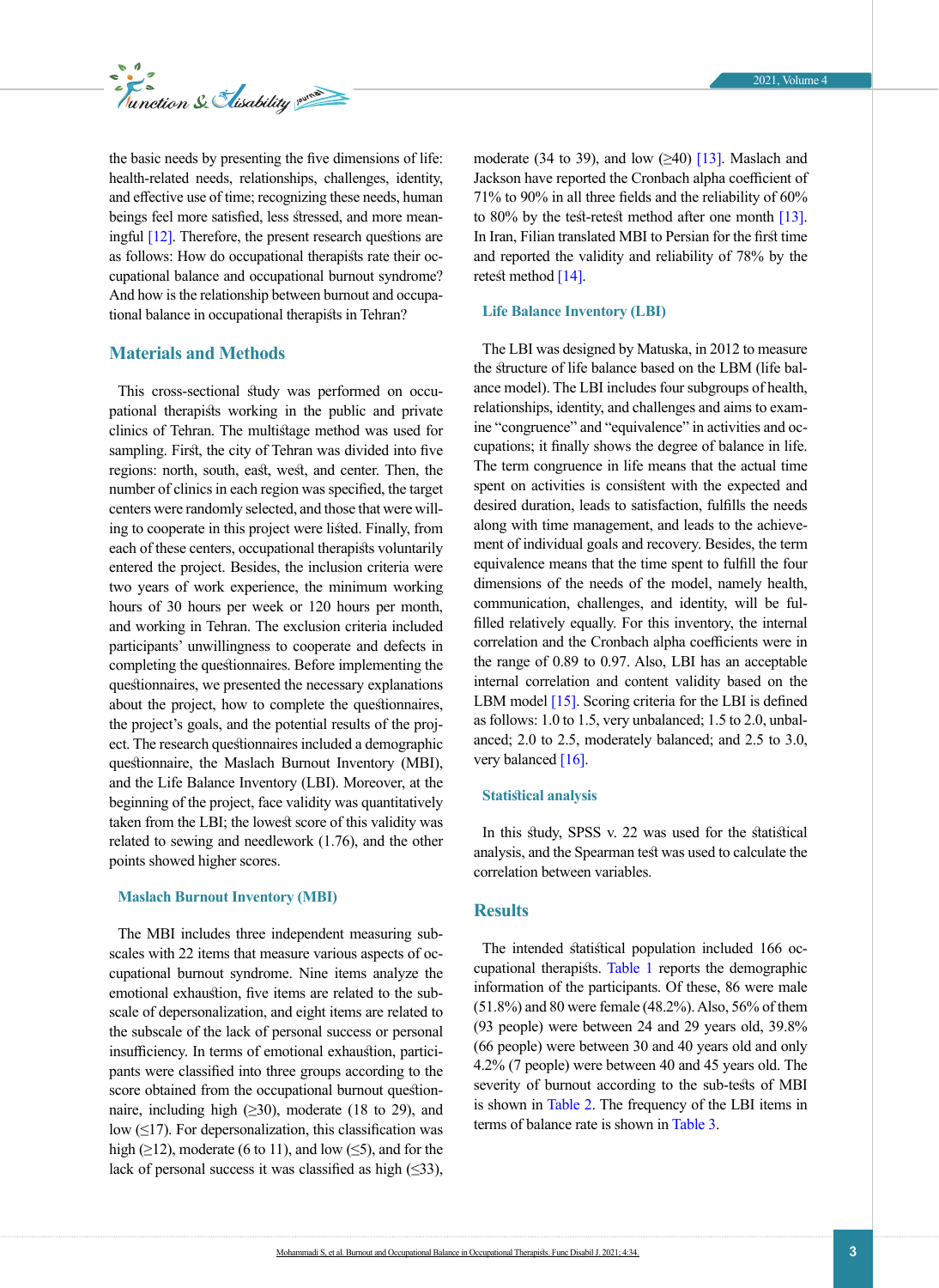

# <span id="page-3-0"></span>**Table 1.** Demographic information of occupational therapists

| <b>Variables</b>      | <b>Variable Items</b>       | No. (%)    |
|-----------------------|-----------------------------|------------|
| Gender                | Male                        | 86 (51.8)  |
|                       | Female                      | 80 (48.2)  |
| <b>Marital status</b> | Single                      | 37(22.3)   |
|                       | Married                     | 129 (77.7) |
| Scope of work         | Child physical              | 63 (38.0)  |
|                       | Child mental disorder       | 66 (39.8)  |
|                       | Adult physical              | 33 (19.9)  |
|                       | Adult mental disorder       | 4(2.4)     |
| Type of employment    | Government                  | 13(7.8)    |
|                       | Private                     | 153 (92.2) |
| Work experience, y    | $\overline{2}$              | 12(7.2)    |
|                       | $2 - 5$                     | 67 (40.4)  |
|                       | $5 - 10$                    | 51 (30.7)  |
|                       | $>10$                       | 36 (21.7)  |
|                       | Less than 3 million Tomans* | 3(1.8)     |
|                       | 3-5 million                 | 46 (27.7)  |
| Monthly income        | 5-8 million                 | 50(30.1)   |
|                       | 8-10 million                | 47 (28.3)  |
|                       | > 12 million                | 20 (12.0)  |
|                       | $\overline{a}$              | 28 (16.9)  |
|                       | $4 - 8$                     | 102 (61.4) |
| Daily working hours   | $8 - 10$                    | 35(21.1)   |
|                       | $>10$                       | 1(0.6)     |
|                       | 30                          | 35(21.1)   |
|                       | 30-40                       | 67 (40.4)  |
| Weekly working hours  | 40-50                       | 56 (33.7)  |
|                       | 50-60                       | 8(4.8)     |

\* Iran's currency.

# <span id="page-3-1"></span>**Table 2.** Frequency of the MBI Items in terms of severity

|                                     | No. (%)           |                     |                         |                       |
|-------------------------------------|-------------------|---------------------|-------------------------|-----------------------|
| <b>Severity</b><br><b>MBI Items</b> | <b>No Burnout</b> | <b>Mild Burnout</b> | <b>Moderate Burnout</b> | <b>Severe Burnout</b> |
| Emotional exhaustion                | 59 (35.5)         | 82 (49.4)           | 24 (14.5)               | 1(0.6)                |
| Depersonalization                   | 71 (42.8)         | 83 (50.0)           | 12(7.2)                 | 0(0)                  |
| Personal accomplishment             | 19 (11.4)         | 122 (73.5)          | 24 (14.5)               | 1(0.6)                |
| <b>MBI</b> total                    | 2(1.2)            | 112 (67.5)          | 52(31.3)                | 0(0)                  |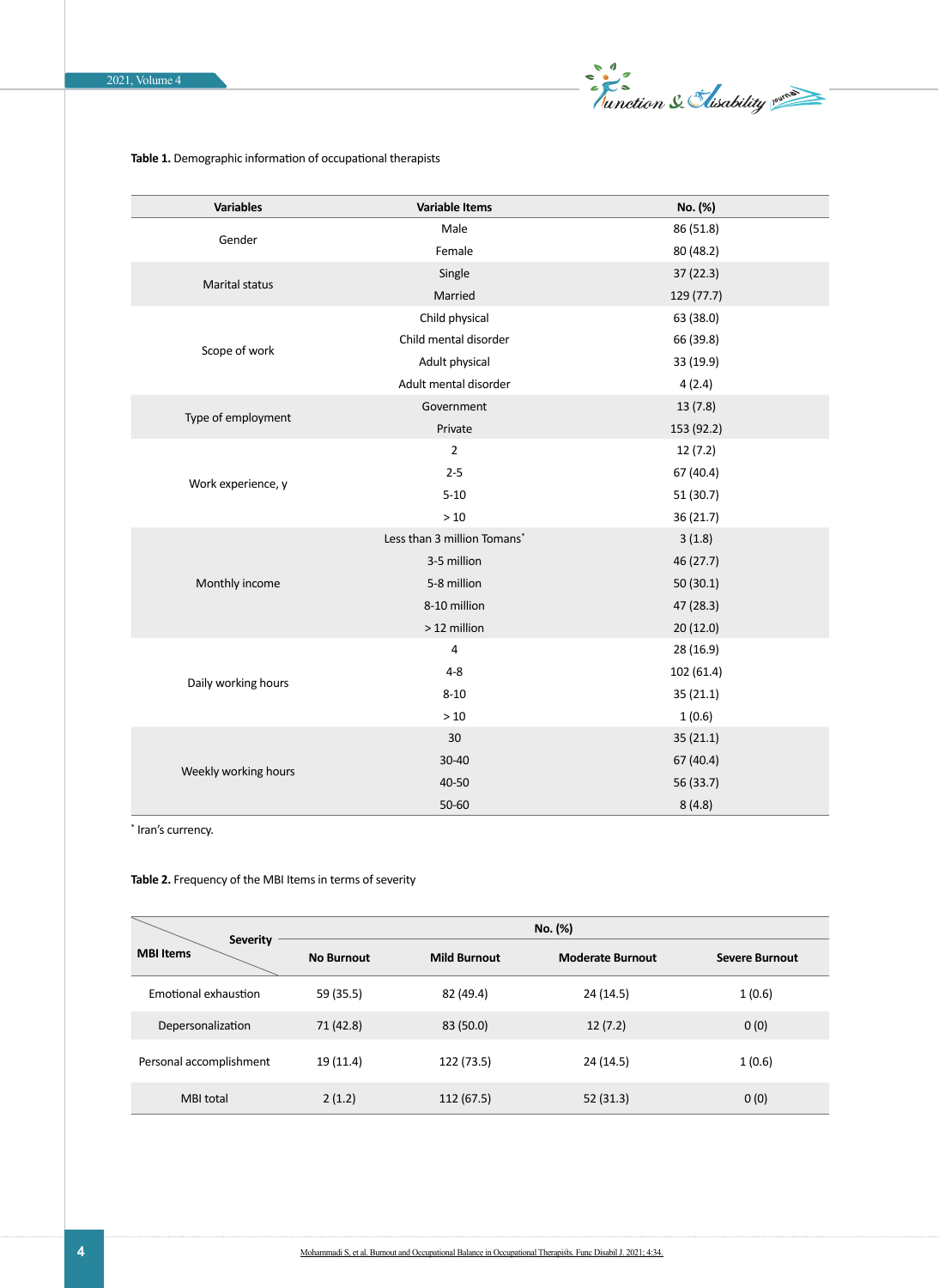End 2

### 2021, Volume 4

# <span id="page-4-0"></span>**Table 3.** Frequency of the LBI items in terms of balance rate

| <b>LBI Rate</b>  | No. (%)                |            |                            |                      |
|------------------|------------------------|------------|----------------------------|----------------------|
| <b>LBI Items</b> | <b>Very Unbalanced</b> | Unbalanced | <b>Moderately Balanced</b> | <b>Very Balanced</b> |
| Health           | 9(5.4)                 | 29 (17.5)  | 76 (45.8)                  | 52 (31.3)            |
| Identity         | 110 (66.3)             | 49 (29.5)  | 7(4.2)                     | 0(0)                 |
| Interests        | 142 (85.5)             | 24 (14.5)  | 0(0)                       | 0(0)                 |
| Relationship     | 85 (51.2)              | 67 (40.4)  | 13(7.8)                    | 1(0.6)               |
| <b>Total LBI</b> | 117 (70.5)             | 46 (27.7)  | 3(1.8)                     | 0(0)                 |

<span id="page-4-1"></span>**Table 4.** Results of measuring the relationship between burnout and occupational balance

| <b>MBI Items</b>        | <b>LBI Items</b>       | <b>Correlation Coefficient</b> | P      |
|-------------------------|------------------------|--------------------------------|--------|
| Motional exhaustion     | <b>Total LBI</b>       | $-0.29$                        | 0.0001 |
|                         | Health                 | $-0.06$                        | 0.39   |
|                         | Identity               | $-0.18$                        | 0.01   |
|                         | Interest and challenge | $-0.18$                        | 0.01   |
|                         | Relationship           | $-0.08$                        | 0.26   |
| Depersonalization       | <b>Total LBI</b>       | $-0.32$                        | 0.0001 |
|                         | Health                 | $-0.07$                        | 0.34   |
|                         | Identity               | $-0.32$                        | 0.0001 |
|                         | Interest and challenge | $-0.21$                        | 0.0001 |
|                         | Relationship           | $-0.08$                        | 0.29   |
| Personal accomplishment | <b>Total LBI</b>       | $-0.32$                        | 0.0001 |
|                         | Health                 | $-0.10$                        | 0.17   |
|                         | Identity               | $-0.28$                        | 0.0001 |
|                         | Interest and challenge | $-0.06$                        | 0.40   |
|                         | Relationship           | 0.12                           | 0.11   |
|                         | <b>Total LBI</b>       | $-0.16$                        | 0.03   |
| <b>Total MBI</b>        | Health                 | $-0.30$                        | 0.64   |
|                         | Identity               | $-0.13$                        | 0.09   |
|                         | Interest and challenge | $-0.11$                        | 0.12   |
|                         | Relationship           | $-0.05$                        | 0.46   |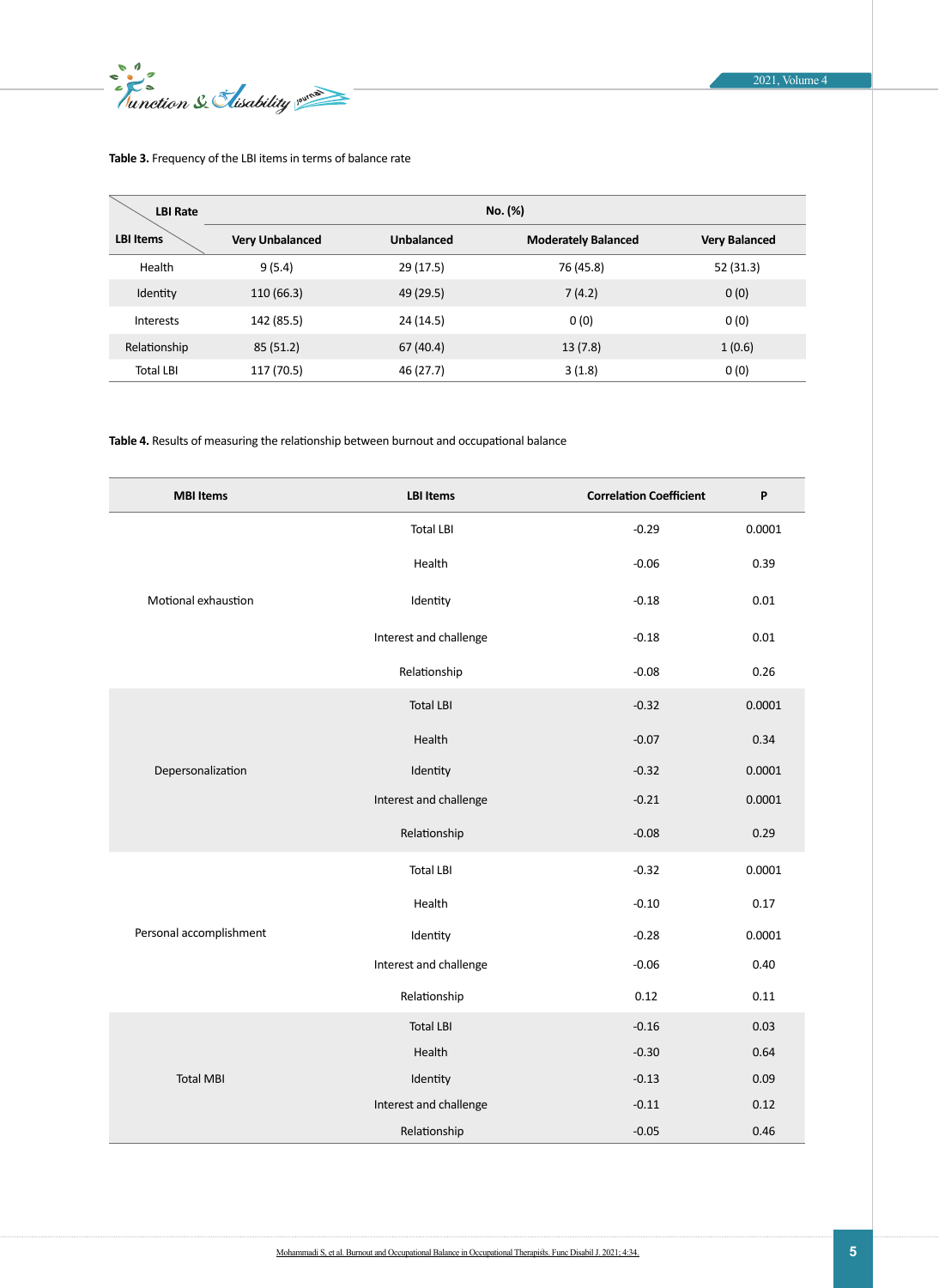

[Table 4](#page-4-1) represents the results related to the relationship between burnout variables (emotional exhaustion, depersonalization, and personal accomplishment) and work-life balance (health, identity, interests/challenges, and relationships). According to [Table 4,](#page-4-1) the correlation between burnout and occupational balance is weak to moderate.

# **Discussion**

The results of this study showed a significant relationship between the burnout items and the identity and interest/challenge items of life balance. Also, there was a weak relationship between burnout items and health and relationship items. In this regard, Ghamari et al. stated that the need for self-fulfillment and social needs are met before the other needs, in occupational therapists [\[17\]](#page-6-12). Besides, Safiri and Modiri studied 16 000 people at various levels in Iran; these authors concluded that only 1.9% of the participants were completely satisfied with the way they spend their interests and leisure time [\[18\]](#page-6-13). Also, in the Maghsoudi research, most Iranians described the lack of financial resources, the lack of time, the lack of availability of facilities, and the opposition of families and sociocultural sensitivities as obstacles to achieving the sub-occupations of interests [\[19\]](#page-6-14). Ghamari also studied identity in another study; the low score of job identity in this study indicated that the occupational therapy profession suffers from a low job identity and the job is designed in such a way that it is possible to do work from start to finish with a visible result at a low level [\[20\].](#page-6-12) Of course, Pourhadi reported that rehabilitation jobs have a high identity dimension [\[21\]](#page-6-15). However, in an article entitled The Relationship Between Occupational Identity and Burnout in Occupational Therapists, Edwards et al. concluded that the lack of professional identity in occupational therapy led to burnout in occupational therapists. Thus, it is necessary to explain the role of occupational therapists and determine the unique nature of occupational therapy and distinguish it from other health professions [\[22\]](#page-6-16).

Patterson et al. in their study on health care workers concluded that burnout causes health problems, such as sleep disorders, memory impairment, depression, and anxiety [23]. Also, according to the studies conducted by Amini and Rezaei on burnout in occupational therapists in Iran, occupational therapists are exposed to serious musculoskeletal, mental, and psychological injuries [\[9,](#page-6-5) [10\]](#page-6-6). We expected these injuries to affect the quality of their self-care, which was ultimately reported to be ineffective in these areas. The study also found no significant association between burnout and interpersonal relationships, while Geiter et al. argued that the job role stress experienced at work could lead to work and home conflict, on the other hand, work-family conflict increases job stress [\[24\].](#page-6-17) The present results also mirrored that burnout did not affect health and communication. Finally, in this study, we concluded that burnout was negatively related to occupational therapists' identities and interests. According to studies in the field of hobbies and leisure in Iran, these negative relationships and dissatisfaction with the occupation are caused by the cultural and economic problems of the people [\[18,](#page-6-13) [19\]](#page-6-14), thus, this issue needs more studies and research.

# **Ethical Considerations**

**Compliance with ethical guidelines**

This study was approved by the Ethics Committee of Iran University of Medical Sciences (Code: IR.IUMS. REC.1398.334).

# **Funding**

The paper was extracted from the MSc. thesis of the first author at the Department of Occupational Therapy, School of Rehabilitation Sciences, Iran University of Medical Sciences. This study was supported by the Iran University of Medical Sciences (Grant No: 98-2-6-15195).

# **Authors' contributions**

Conceptualization, supervision: Narges Shafaroodi, Samad Mohammadi; Methodology: Narges Shafaroodi, Malek Amini; Investigation, writing – review & editing: All authors; Writing – original draft: Samad Mohammadi, Narges Shafaroodi; Funding acquisition, resources: Narges Shafaroodi.

**Conflict of interest**

The authors declared no conflict of interest.

# **References**

- <span id="page-5-0"></span>[1] Bighami M, Sarlak M, Koulivand P, Ahmadi A. [Evaluation of the key factors affect work-life balance of nurses in Tehran (Persian)]. Shefaye Khatam. 2017; 5(2):29-39. [\[DOI:10.18869/acadpub.](https://doi.org/10.18869/acadpub.shefa.5.2.S1.29) [shefa.5.2.S1.29\]](https://doi.org/10.18869/acadpub.shefa.5.2.S1.29)
- <span id="page-5-1"></span>[2] Kouhpayezade J, Aghilinejad M, Kabir Mokamelkhah E, Golabadi M. [Professional Burnout and related factors in employees of Ex-Iran University of Medical Sciences faculties in 2010 (Persian)]. Razi J Univ Sci. 2011; 18(90):27-36. [http://rjms.iums.ac.ir/browse.](http://rjms.iums.ac.ir/browse.php?a_id=1965&sid=1&slc_lang=en) [php?a\\_id=1965&sid=1&slc\\_lang=en](http://rjms.iums.ac.ir/browse.php?a_id=1965&sid=1&slc_lang=en)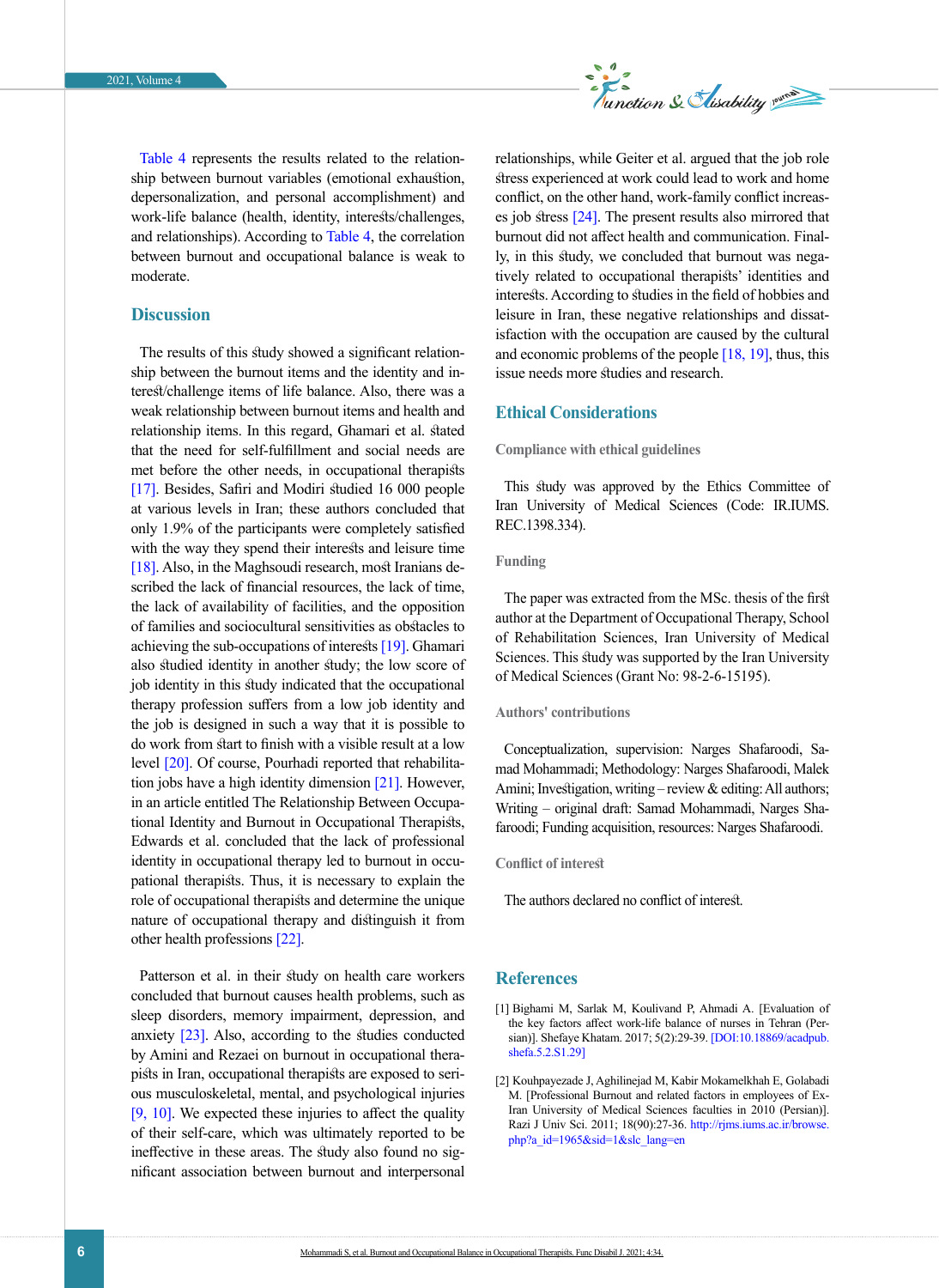

- <span id="page-6-0"></span>[3] Meyer A, Haworth Continuing Features Submission. The philosophy of occupational therapy. Occup Ther Ment Health. 1983; 2(3):79-86. [\[DOI:10.1300/J004v02n03\\_05\]](https://doi.org/10.1300/J004v02n03_05)
- [4] Wagman P, Håkansson C, Björklund A. Occupational balance as used in occupational therapy: A concept analysis. Scand J Occup Ther. 2012; 19(4):322-7. [\[DOI:10.3109/11038128.2011.596219](https://doi.org/10.3109/11038128.2011.596219)] [\[PMID](https://www.ncbi.nlm.nih.gov/pubmed/21780985)]
- <span id="page-6-1"></span>[5] Anaby DR, Backman CL, Jarus T. Measuring occupational balance: A theoretical exploration of two approaches. Can J Occup Ther. 2010; 77(5):280-8. [[DOI:10.2182/cjot.2010.77.5.4](https://doi.org/10.2182/cjot.2010.77.5.4)] [\[PMID\]](https://www.ncbi.nlm.nih.gov/pubmed/21268510)
- <span id="page-6-2"></span>[6] Wilcock AA, Chelin M, Hall M, Hamley N, Morrison B, Scrivener L, et al. The relationship between occupational balance and health: A pilot study. Occup Ther Int. 1997; 4(1):17-30. [\[DOI:10.1002/oti.45\]](https://doi.org/10.1002/oti.45)
- <span id="page-6-3"></span>[7] Gurvis J, Patterson G. Balancing act: Finding equilibrium between work and life. Leadersh Action. 2005; 24(6):4-9. [[DOI:10.1002/](https://doi.org/10.1002/lia.1091) [lia.1091](https://doi.org/10.1002/lia.1091)]
- <span id="page-6-4"></span>[8] Greenhaus JH, Collins KM, Shaw JD. The relation between workfamily balance and quality of life. J Vocat Behav. 2003; 63(3):510-31. [\[DOI:10.1016/S0001-8791\(02\)00042-8](https://doi.org/10.1016/S0001-8791(02)00042-8)]
- <span id="page-6-5"></span>[9] Amini M, Shamili A, Yarahmadi R, Jafari H. [A systematic review of work-related problems among occupational therapists and physical therapists (Persian)]. J Mod Rehabil. 2012; 6(1):1-11. [https://mrj.](https://mrj.tums.ac.ir/article-1-41-en.html) [tums.ac.ir/article-1-41-en.html](https://mrj.tums.ac.ir/article-1-41-en.html)
- <span id="page-6-6"></span>[10] Mozayan M, Rezaee M, Kalantari M, Tabatabaee SM. [A survey on burnout and related factors among occupational therapists in Iran (Persian)]. Sci J Rehabil Med. 2012; 1(1):44-53. [http://medrehab.](http://medrehab.sbmu.ac.ir/article_1100044_en.html) [sbmu.ac.ir/article\\_1100044\\_en.html](http://medrehab.sbmu.ac.ir/article_1100044_en.html)
- [11] Wagman P, Håkansson C, Jonsson H. Occupational balance: A scoping review of current research and identified knowledge gaps. J Occup Sci. 2015; 22(2):160-9. [\[DOI:10.1080/14427591.2014.986512\]](https://doi.org/10.1080/14427591.2014.986512)
- <span id="page-6-7"></span>[12] Matuska KM, Christiansen CH. A proposed model of lifestyle balance. J Occup Sci. 2008; 15(1):9-19. [\[DOI:10.1080/14427591.200](https://doi.org/10.1080/14427591.2008.9686602) [8.9686602](https://doi.org/10.1080/14427591.2008.9686602)]
- <span id="page-6-8"></span>[13] Maslach C, Jackson SE, Leiter MP, Schwab RL, Schaufeli WB. Maslach Burnout Inventory: Manual; With a special supplement "burnout in education" ; [MBI]. 2<sup>nd</sup> ed. Palo Alto: Consulting psychologists press; 1986. [https://books.google.com/](https://books.google.com/books?id=qDiFswEACAAJ&dq=Maslach+burnout+inventory&hl=fa&sa=X&ved=2ahUKEwj80_n8-tDxAhXRoVwKHXViDgsQ6AEwA3oECAYQAQ) [books?id=qDiFswEACAAJ&dq](https://books.google.com/books?id=qDiFswEACAAJ&dq=Maslach+burnout+inventory&hl=fa&sa=X&ved=2ahUKEwj80_n8-tDxAhXRoVwKHXViDgsQ6AEwA3oECAYQAQ)
- <span id="page-6-9"></span>[14] Filian E. Evaluation of burnout and its correlation with coping mechanisms in nurses of educational hospitals of Tehran [PhD dissertation]. Tehran: Tehran University of Medical Sciences; 1993. [https://scholar.google.com/scholar?q=Evaluation+of+burnout+and](https://scholar.google.com/scholar?q=Evaluation+of+burnout+and+its+correlation+with+coping+mechanisms+in+nurses+of+educational+hospitals+of+Tehran+&hl=fa&as_sdt=0,5
) [+its+correlation+with+coping+mechanisms+in+nurses+of+educati](https://scholar.google.com/scholar?q=Evaluation+of+burnout+and+its+correlation+with+coping+mechanisms+in+nurses+of+educational+hospitals+of+Tehran+&hl=fa&as_sdt=0,5
) [onal+hospitals+of+Tehran+&hl=fa&as\\_sdt=0,5](https://scholar.google.com/scholar?q=Evaluation+of+burnout+and+its+correlation+with+coping+mechanisms+in+nurses+of+educational+hospitals+of+Tehran+&hl=fa&as_sdt=0,5
)
- <span id="page-6-10"></span>[15] Matuska K. Description and development of the life balance inventory. OTJR (Thorofare N J). 2012; 32(1):220-8. [\[DOI:10.3928/15394492-20110610-01](https://doi.org/10.3928/15394492-20110610-01)]
- <span id="page-6-11"></span>[16] Nazi S, Shafaroodi N, Lajevardi L, Mehraban AH, Yazdani F, Hosseinzadeh S. Life balance of mothers of children with cerebral palsy. Int J Clin Med. 2017; 8(11):583-94. [[DOI:10.4236/](https://doi.org/10.4236/ijcm.2017.811055) [ijcm.2017.811055](https://doi.org/10.4236/ijcm.2017.811055)]
- [17] Ghamari N, Shafaroodi N, Derakhshanrad SA, Ghamari M, Ghamari E. [Motivational needs and its relationship with motivation potential in occupational therapy profession (Persian)]. Sci J Rehabil Med. 2015; 3(4):62-72. [http://medrehab.sbmu.ac.ir/arti](http://medrehab.sbmu.ac.ir/article_1100064_en.html)[cle\\_1100064\\_en.html](http://medrehab.sbmu.ac.ir/article_1100064_en.html)
- <span id="page-6-13"></span>[18] Safiri K, Modiri F. [A meta-analysis of studies on factors affecting leisure time (Persian)]. Sociol Rev. 2011; 18(38):145-66. [https://jsr.](https://jsr.ut.ac.ir/article_56099.html?lang=en) [ut.ac.ir/article\\_56099.html?lang=en](https://jsr.ut.ac.ir/article_56099.html?lang=en)
- <span id="page-6-14"></span>[19] Hosseinizare SM, Tajvar M, Abdi K, Esfahani P, Geravand B, Pourreza A. [Leisure spending patterns and their relationship with mental health in the elderly in Iran (Persian)]. Iran J Ageing. 2020; 15(3):366-79. [http://salmandj.uswr.ac.ir/article-1-1819-en.html](http://salmandj.uswr.ac.ir/article-1-1819-en.html  )
- <span id="page-6-12"></span>[20] Ghamari N, Derakhshanrad SA, Ghamari M, Ghamari E. [Examining the motivational power of occupational therapy profession among occupational therapist in Fars providence in 2011 (Persian)]. J Mod Rehabil. 2012; 6(3):5-12. [https://www.sid.ir/fa/journal/View-](https://www.sid.ir/fa/journal/ViewPaper.aspx?ID=207749)[Paper.aspx?ID=207749](https://www.sid.ir/fa/journal/ViewPaper.aspx?ID=207749)
- <span id="page-6-15"></span>[21] Poorhadi S, Kamali M, Khalesi N, Akbarfahimi M. [Determining motivating power of rehabilitation area jobs at welfare (Behzisti) centers in Tehran Province, based on motivating potential score Iran (Persian)]. J Health Adm. 2009; 12(37):57-64. [http://jha.iums.ac.ir/](http://jha.iums.ac.ir/article-1-480-en.html) [article-1-480-en.html](http://jha.iums.ac.ir/article-1-480-en.html)
- <span id="page-6-16"></span>[22] Edwards H, Dirette D. The relationship between professional identity and burnout among occupational therapists. Occup Ther Health Care. 2010; 24(2):119-29. [\[DOI:10.3109/07380570903329610\]](https://doi.org/10.3109/07380570903329610) [[PMID](https://www.ncbi.nlm.nih.gov/pubmed/23898898)]
- [23] Peterson U, Demerouti E, Bergström G, Samuelsson M, Asberg M, Nygren A. Burnout and physical and mental health among Swedish healthcare workers. J Adv Nurs. 2008; 62(1):84-95. [[DOI:10.1111/j.1365-2648.2007.04580.x](https://doi.org/10.1111/j.1365-2648.2007.04580.x)] [\[PMID\]](https://www.ncbi.nlm.nih.gov/pubmed/18352967)
- <span id="page-6-17"></span>[24] Gaither CA, Kahaleh AA, Doucette WR, Mott DA, Pederson CA, Schommer JC. A modified model of pharmacists' job stress: The role of organizational, extra-role, and individual factors on work-related outcomes. Res Social Adm Pharm. 2008; 4(3):231-43.

[[DOI:10.1016/j.sapharm.2008.04.001](https://doi.org/10.1016/j.sapharm.2008.04.001)] [\[PMID](https://www.ncbi.nlm.nih.gov/pubmed/18794034)]